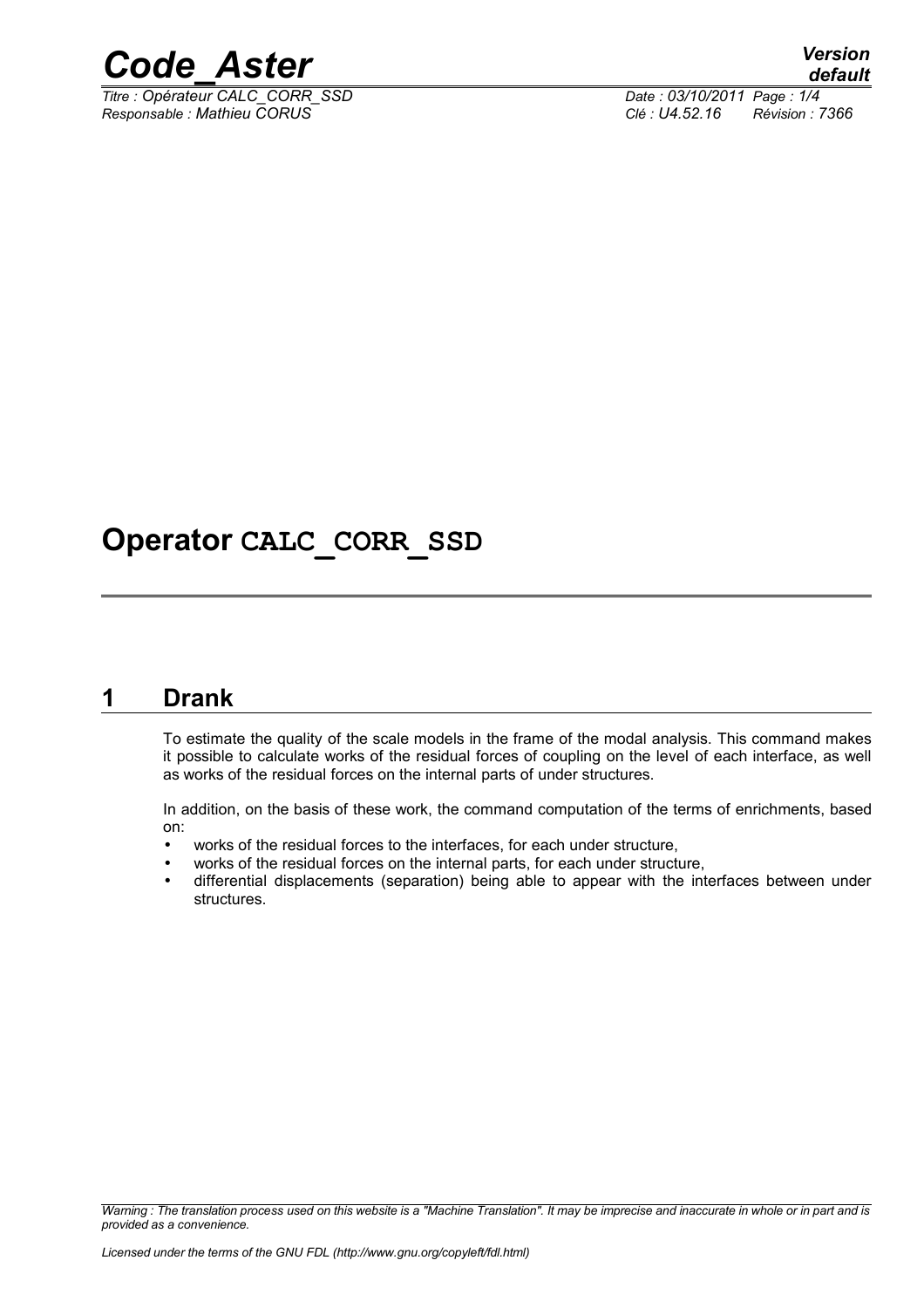# **Code Aster**

Titre : Opérateur CALC\_CORR\_SSD<br>Responsable : Mathieu CORUS

Date: 03/10/2011 Page: 2/4 Clé : U4.52.16 Révision : 7366

### **Contents**

Warning : The translation process used on this website is a "Machine Translation". It may be imprecise and inaccurate in whole or in part and is provided as a convenience.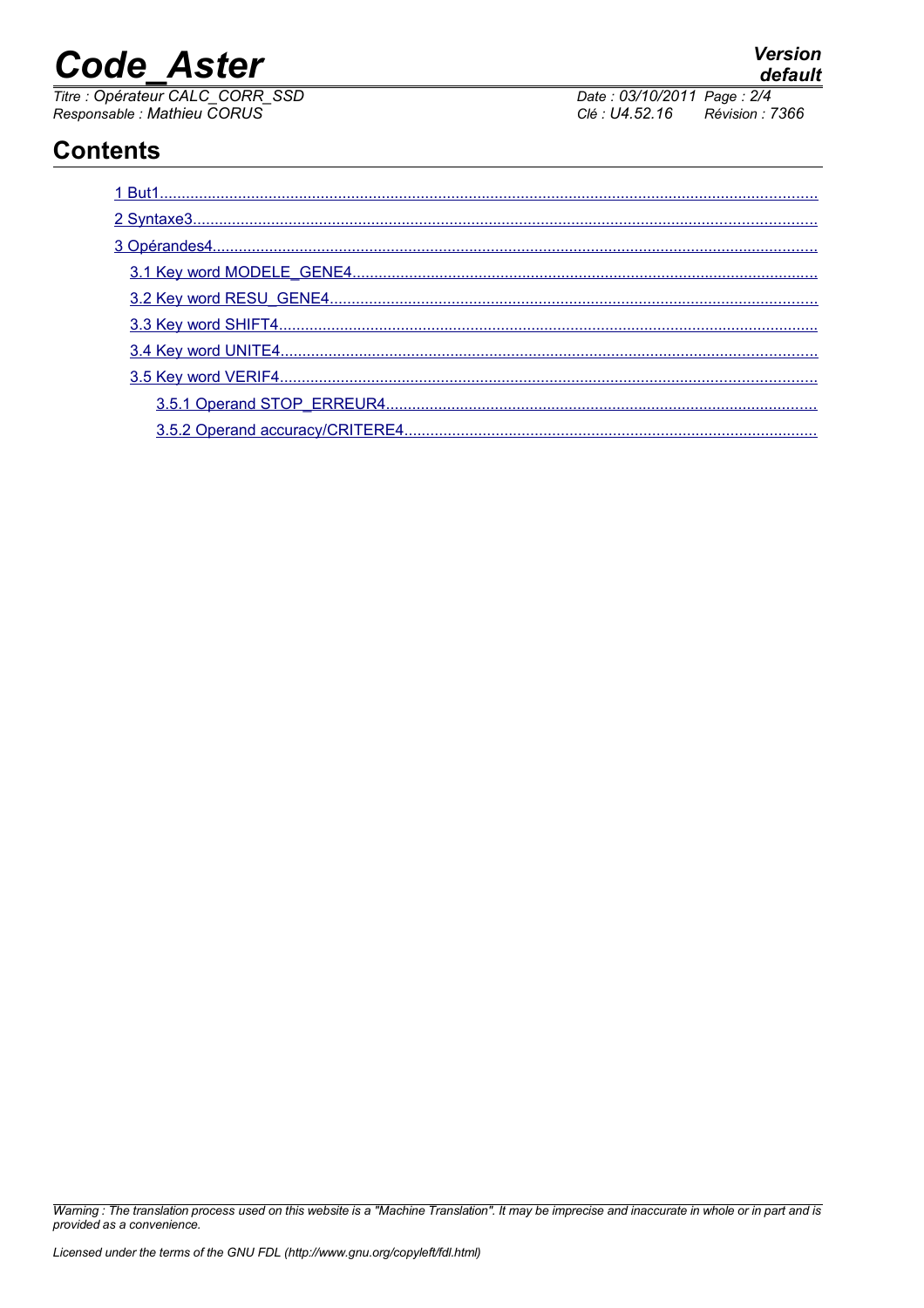## *Code\_Aster Version*

*Titre : Opérateur CALC\_CORR\_SSD Date : 03/10/2011 Page : 3/4 Responsable : Mathieu CORUS Clé : U4.52.16 Révision : 7366*

#### **2 Syntax**

<span id="page-2-0"></span>COUNT [TABLE\_CONTAINER] =CALC\_CORR\_SSD (

#### **♦MODELE\_GENE=modele** ,

[modele\_gene]

♦RESU\_GENE=resu , [mode\_gene]

 $\Diamond$ SHIFT  $=$ /1 .,  $[DEFAULT]$ /shift, [R] ◊UNITE=unite , [I]

◊VERIF=\_F ( ◊STOP\_ERREUR=/ "OUI',

)

 $/$  "NON",

◊PRECISION=/1.E-3 ,

[DEFAULT]

)

[DEFAULT]

 $/r$  ,  $[R]$ ◊CRITERE= / "RELATIF", [DEFAULT]

/ "ABSOLU",

*Warning : The translation process used on this website is a "Machine Translation". It may be imprecise and inaccurate in whole or in part and is provided as a convenience.*